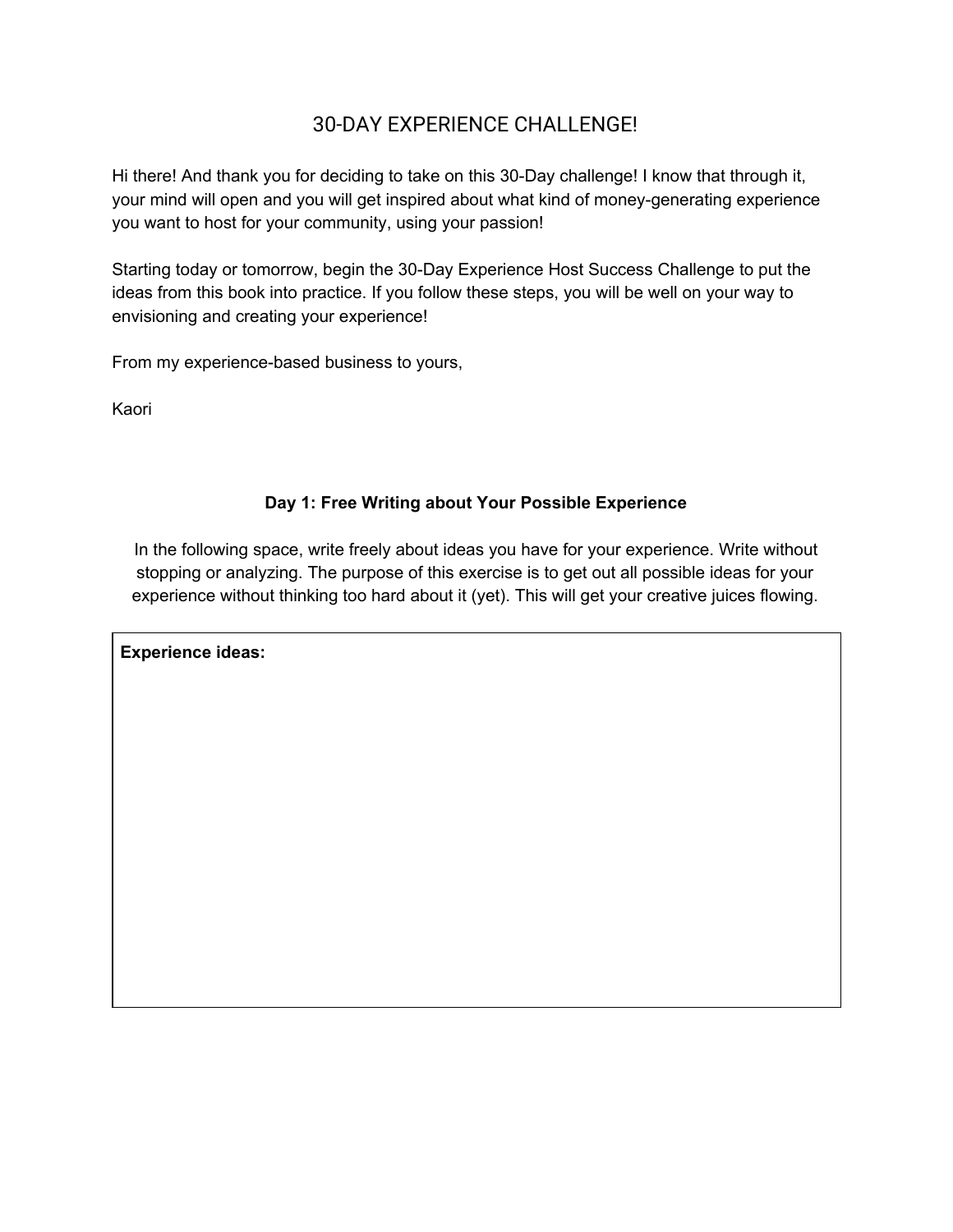### **Day 2: A Brainstorming Exercise for Your Experience**

Fill out the following boxes with your passions and skills, as well as some trending interests people have these days related to your passions and skills. Passions or hobbies include things you love to do during your free time, whether that be swing dancing, cooking, beat boxing, or sports.

**Major skills** refer to tasks you already know you are good at or can do. **Minor skills** are the often missed yet inherent skills that you may not notice, such as good penmanship, lesson planning, communication, being organized, being a people person, etc.

| <b>Your Passions or Hobbies</b> | <b>Your Skills</b><br>(include minor and major) | <b>Currently Trending</b><br><b>Hobbies/Skills/Activities</b><br>that relate to your passions<br>and skills |
|---------------------------------|-------------------------------------------------|-------------------------------------------------------------------------------------------------------------|
|                                 |                                                 |                                                                                                             |
|                                 |                                                 |                                                                                                             |
|                                 |                                                 |                                                                                                             |
|                                 |                                                 |                                                                                                             |
|                                 |                                                 |                                                                                                             |
|                                 |                                                 |                                                                                                             |
|                                 |                                                 |                                                                                                             |
|                                 |                                                 |                                                                                                             |
|                                 |                                                 |                                                                                                             |
|                                 |                                                 |                                                                                                             |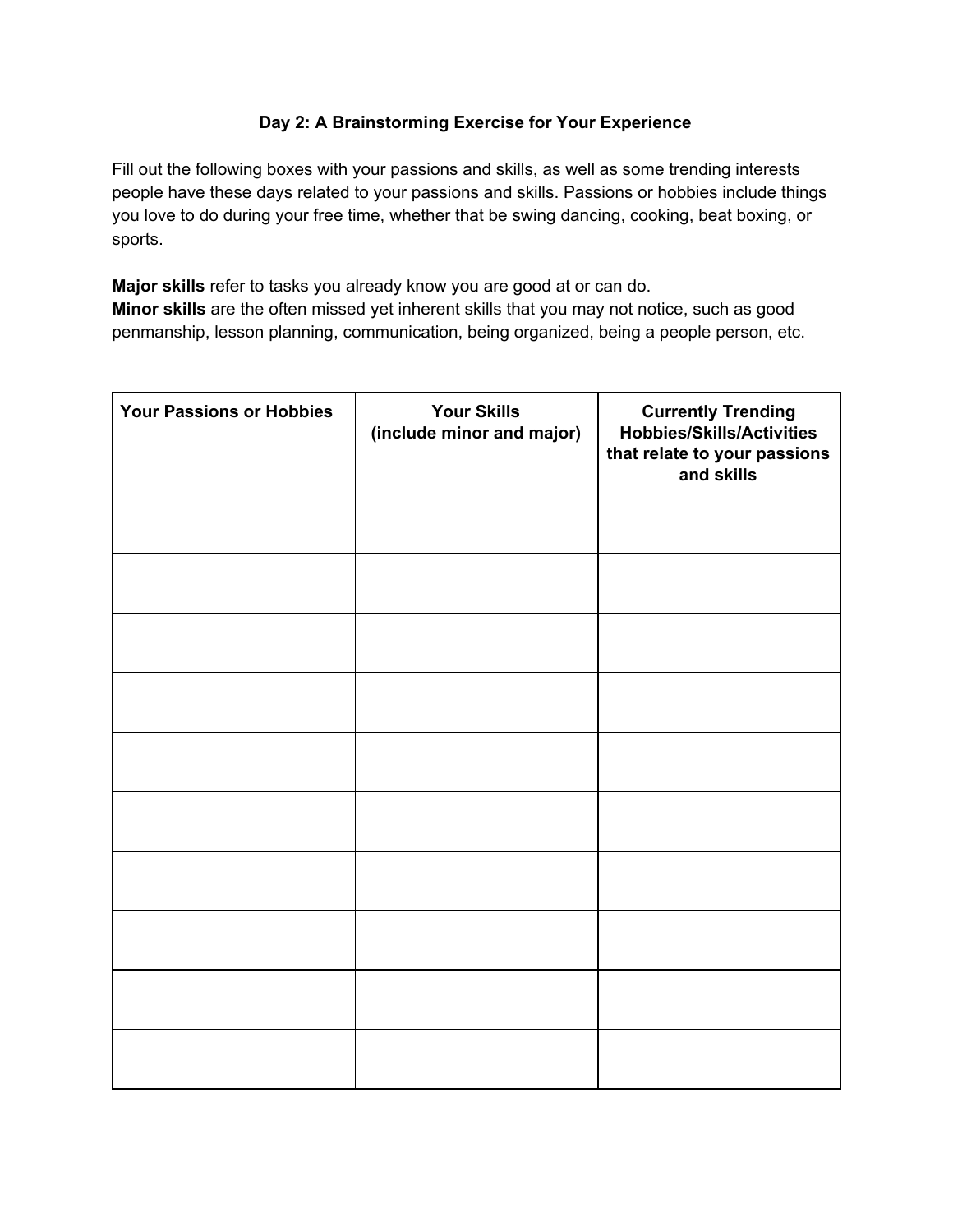### **Day 3: Research Existing Experiences**

Look up 5 successful experiences with more than 10 positive reviews similar to the field you are thinking of going into (i.e. if you want to host a hiking experience, look up experiences similar to that). I suggest looking for experiences within the United States. Airbnb.com/experiences is a good place to start. Also check Groupon.com, Verlocal.com, or other local community centers that advertise experiences. In addition to looking at experiences in different states that pop out to you, it's helpful to know what experiences are already happening locally in your city, so that you can create something unique and different from those that already exist. Take notes on each experience you research below.

| <b>Experience Title</b> | What stands out about the<br>experience description? | How can you improve upon or<br>add to an experience like this? |  |
|-------------------------|------------------------------------------------------|----------------------------------------------------------------|--|
|                         |                                                      |                                                                |  |
|                         |                                                      |                                                                |  |
|                         |                                                      |                                                                |  |
|                         |                                                      |                                                                |  |
|                         |                                                      |                                                                |  |
|                         |                                                      |                                                                |  |
|                         |                                                      |                                                                |  |
|                         |                                                      |                                                                |  |
|                         |                                                      |                                                                |  |
|                         |                                                      |                                                                |  |
|                         |                                                      |                                                                |  |
|                         |                                                      |                                                                |  |
|                         |                                                      |                                                                |  |
|                         |                                                      |                                                                |  |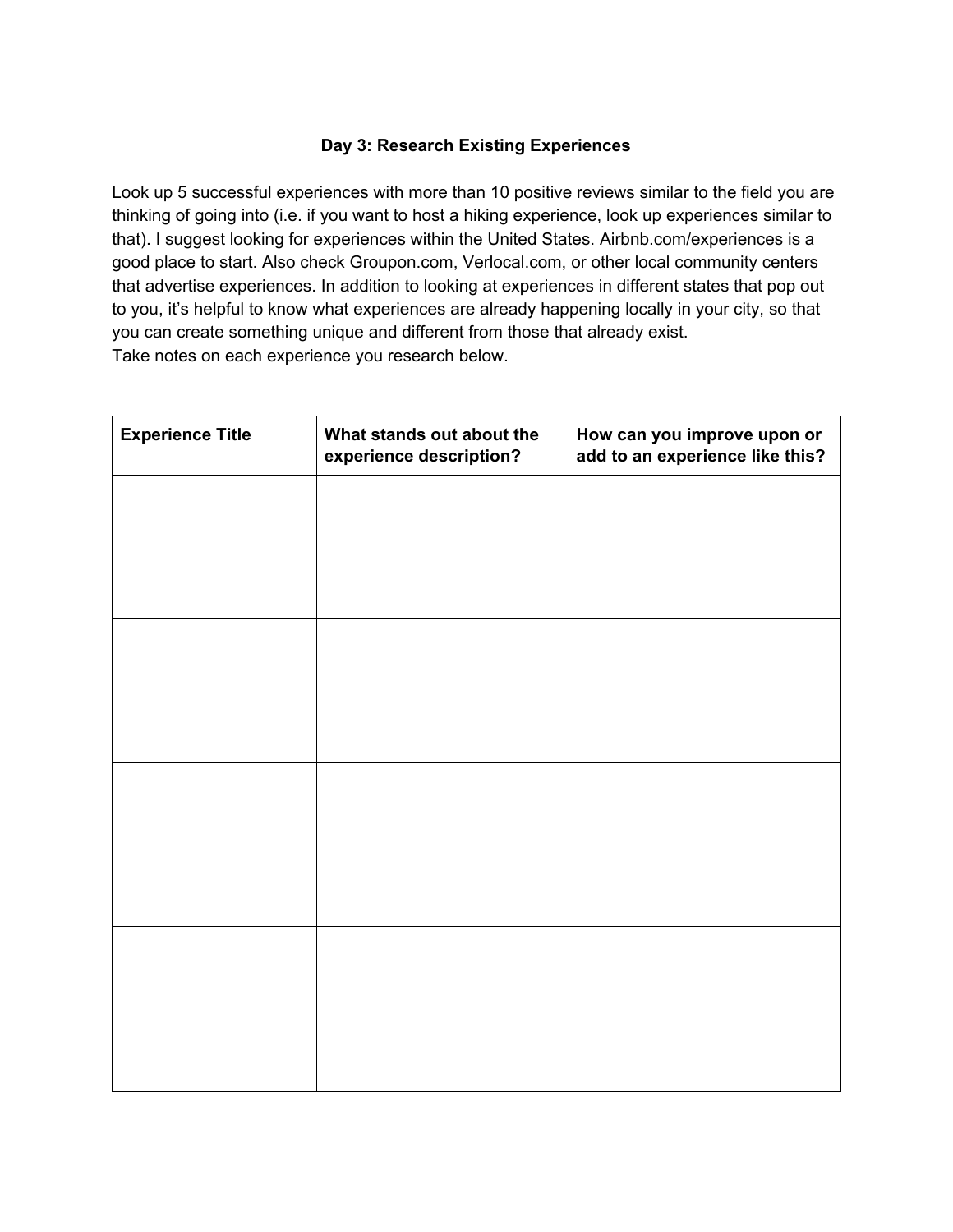# **Day 4: Making Your Experience Unique**

Based on yesterday's exercise, reflect on how you can make your experience unique compared to other experiences out there, and locally.

| What experiences have you seen in the U.S. and locally that appeal to you and how can |
|---------------------------------------------------------------------------------------|
| you make your experience different or completely unique?                              |

**Pro Tip!: Attend a few experiences to get an idea of how they work.**

### **Day 5: Clarifying Your Motivation**

Please fill out the following:

**What is your motivation for hosting an experience? (There can definitely be more than one motivation).**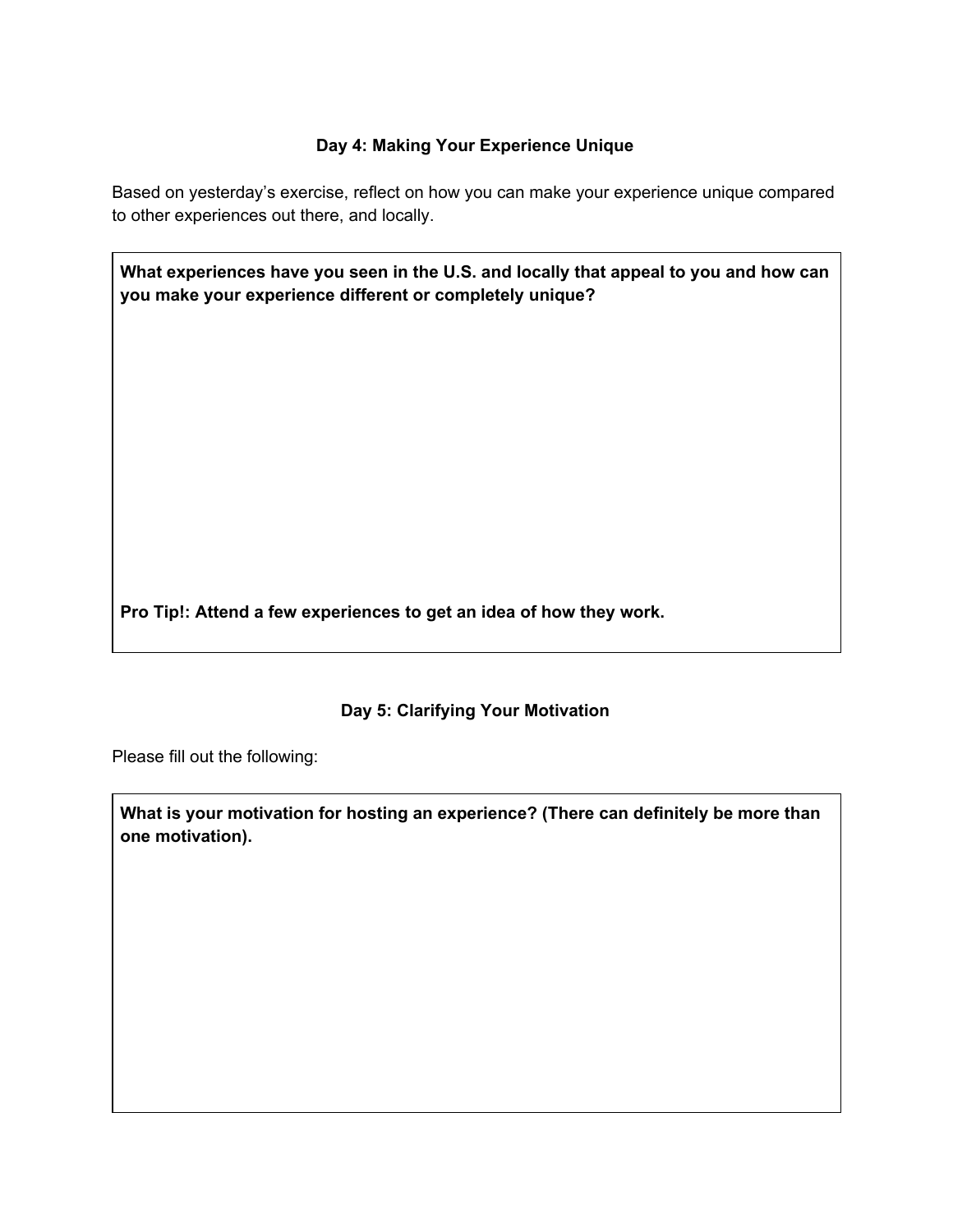# **Day 6: What Are Your Monetary Goals for Your Experience?**

Please fill out the following:

| How much money<br>do you want to<br>make per year? | Now, divide that<br>into months. How<br>much per month? | Now, divide that<br>into weeks. How<br>much per week? | Finally, how much<br>per day? |
|----------------------------------------------------|---------------------------------------------------------|-------------------------------------------------------|-------------------------------|
|                                                    |                                                         |                                                       |                               |

### **Day 7: Goal Dates**

Set dates now and share about them with others to help you stay accountable!

**By what date do you plan to host your demo class and photo shoot? Who will you invite?**

**By which date will you launch your first experience?**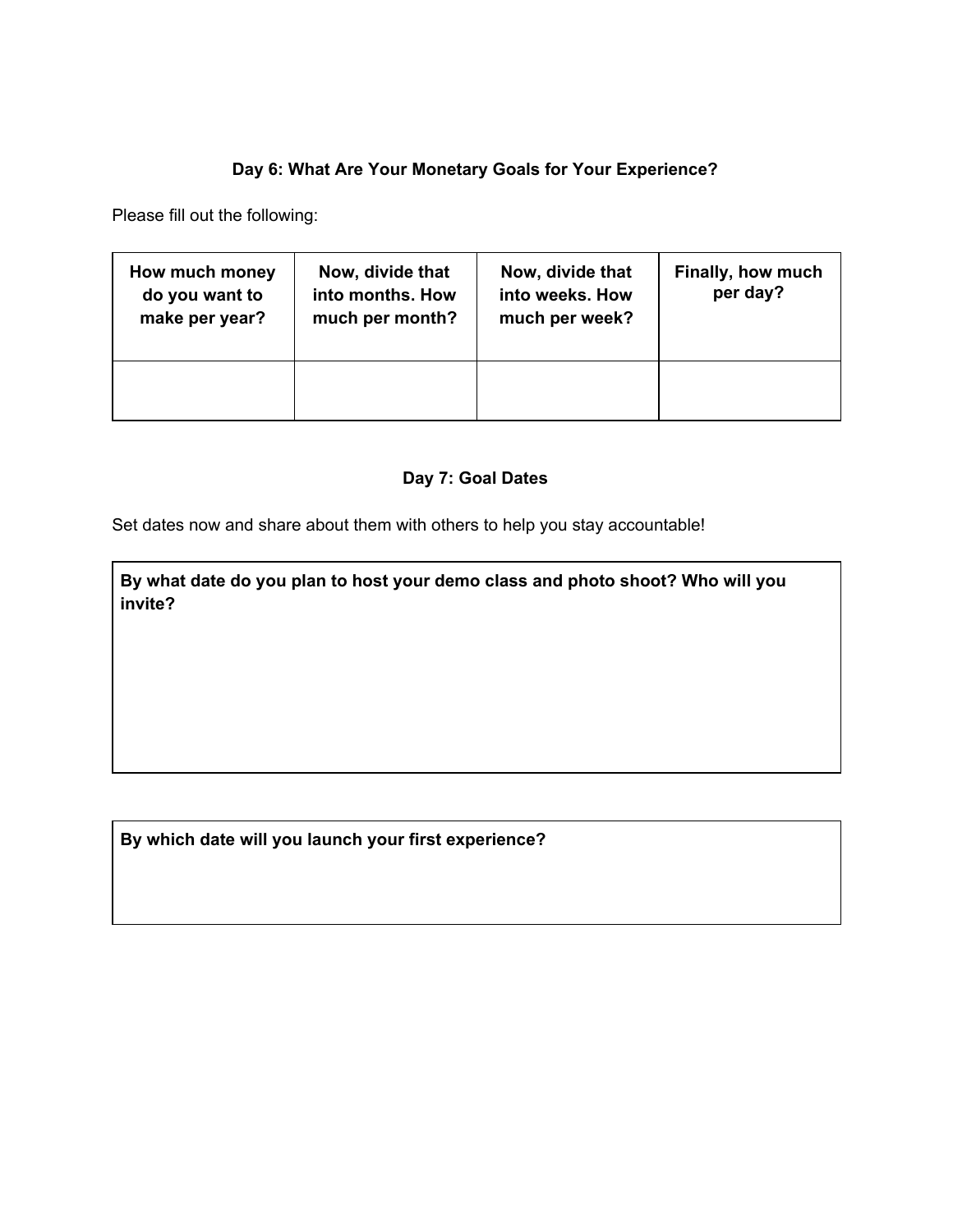### **Day 8: Find an Accountability Partner/Business Mentor**

Get in touch with someone who can be your accountability partner/business mentor. It's best if this person is already successful in their business, whatever that may be. Set dates that you can have conversations with this person.

If you are still looking for an accountability partner, request to join the facebook group, and you can ask if anyone on there would like to be yours.

| Who have you contacted as a potential accountability partner/business mentor? |  |
|-------------------------------------------------------------------------------|--|
|-------------------------------------------------------------------------------|--|

**Which dates and times have you decided to have conversations together (either in person or over the phone)?**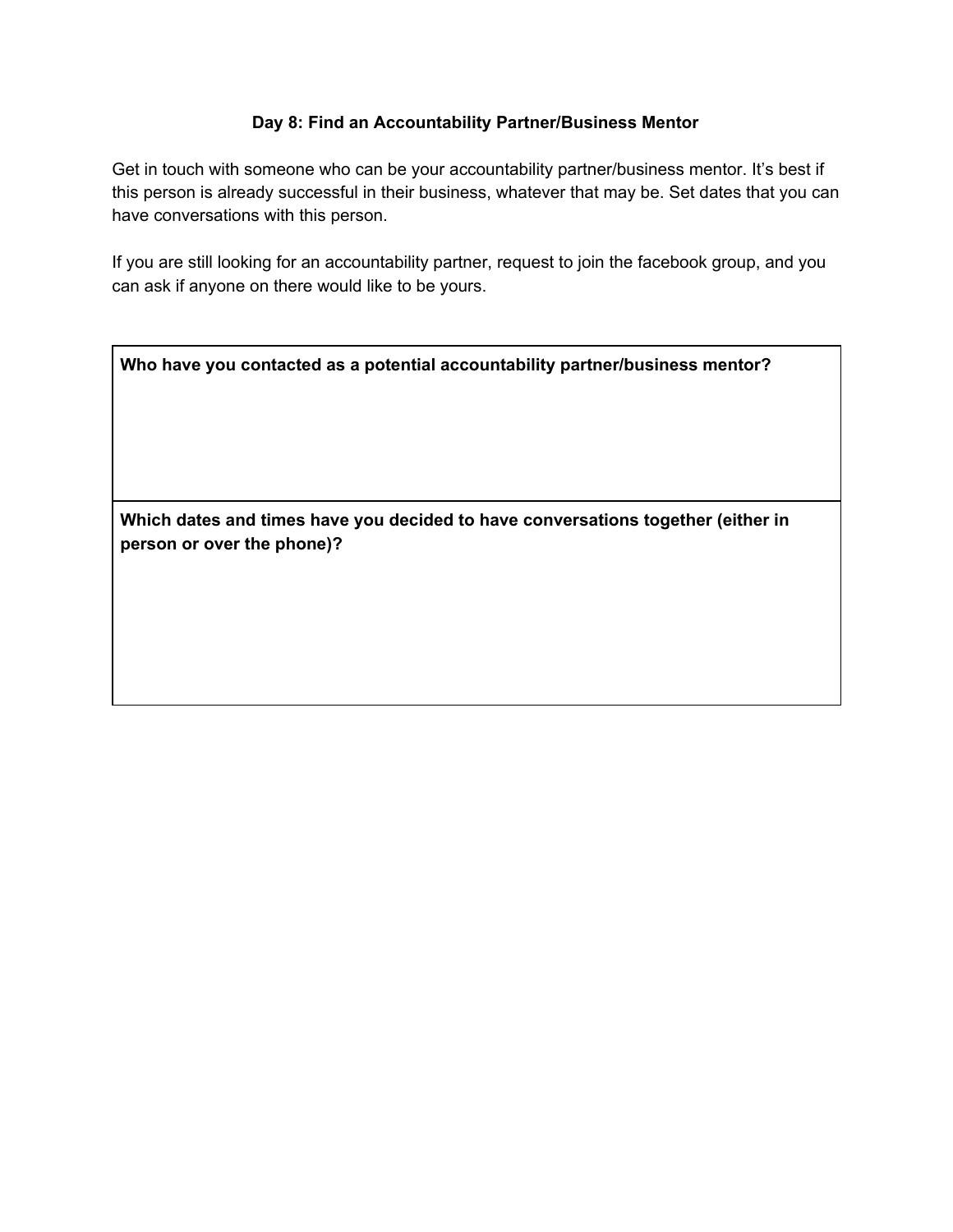# **Day 9 : Brainstorming Experience Exercise #2**

By now you may have a better idea of what kind of experience you would like to host. Jot down a few ideas for experiences, and also write down what materials and what kind of space you will need in order for your experience to happen.

| Ideas of<br>experiences to host | <b>Materials needed for this</b><br>experience | Space needed for this<br>experience and any<br>specific requirements,<br>whether you'll be travelling<br>to clients, etc. |
|---------------------------------|------------------------------------------------|---------------------------------------------------------------------------------------------------------------------------|
|                                 |                                                |                                                                                                                           |
|                                 |                                                |                                                                                                                           |
|                                 |                                                |                                                                                                                           |
|                                 |                                                |                                                                                                                           |
|                                 |                                                |                                                                                                                           |
|                                 |                                                |                                                                                                                           |
|                                 |                                                |                                                                                                                           |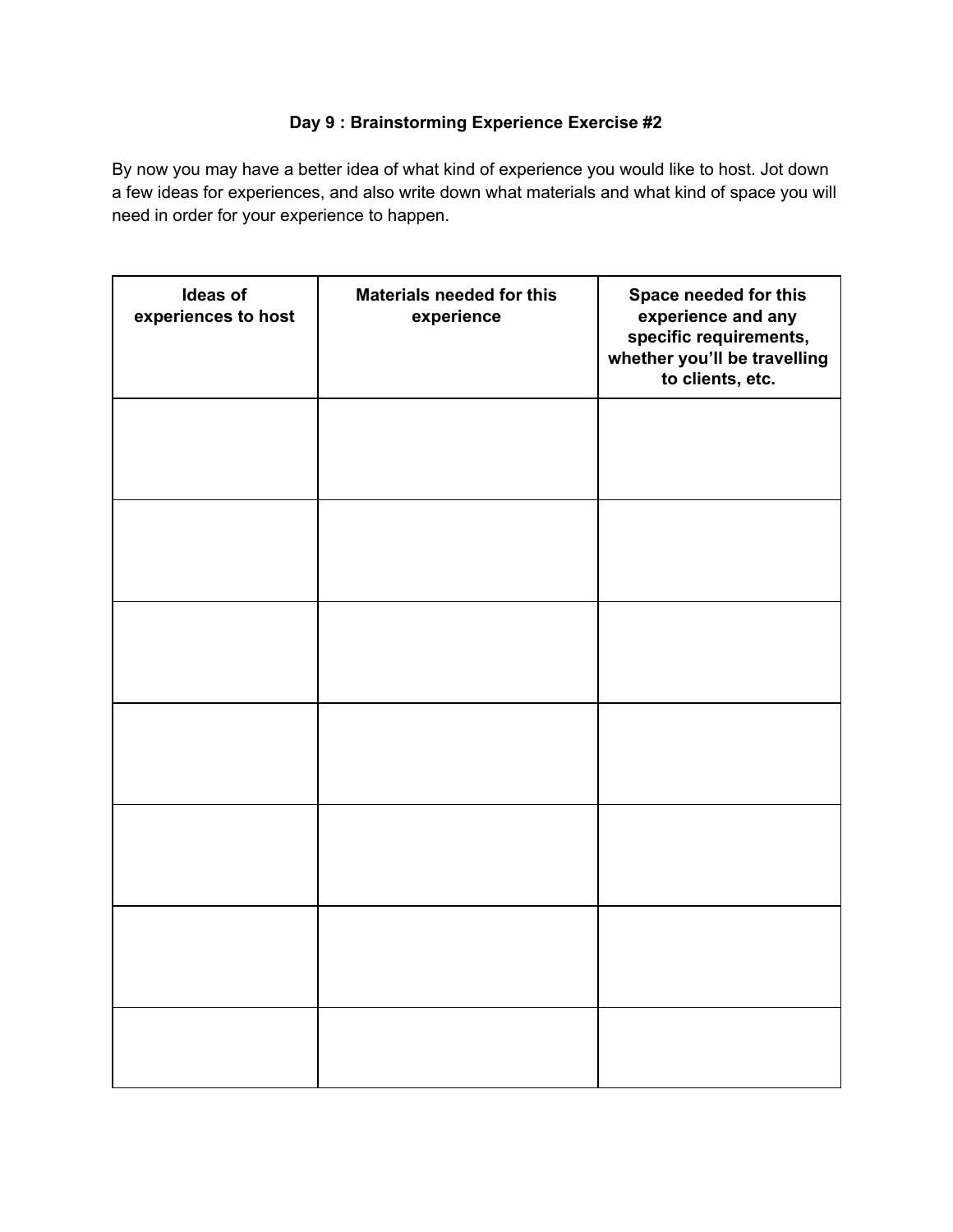# **Day 10: Logistics Part 1**

Do you have some venue or locations in mind? Please list them below, and write the pros and cons of each location.

| <b>Venue Possibility</b> | <b>Pros</b> | Cons |
|--------------------------|-------------|------|
|                          |             |      |
|                          |             |      |
|                          |             |      |
|                          |             |      |
|                          |             |      |
|                          |             |      |
|                          |             |      |
|                          |             |      |
|                          |             |      |
|                          |             |      |
|                          |             |      |

# **Day 11: Logistics Part 2**

How many hours do you want your experience to be, and how many guests would you like to entertain for each session?

| Length of your experience | Number of guests for your experience |
|---------------------------|--------------------------------------|
|                           |                                      |
|                           |                                      |
|                           |                                      |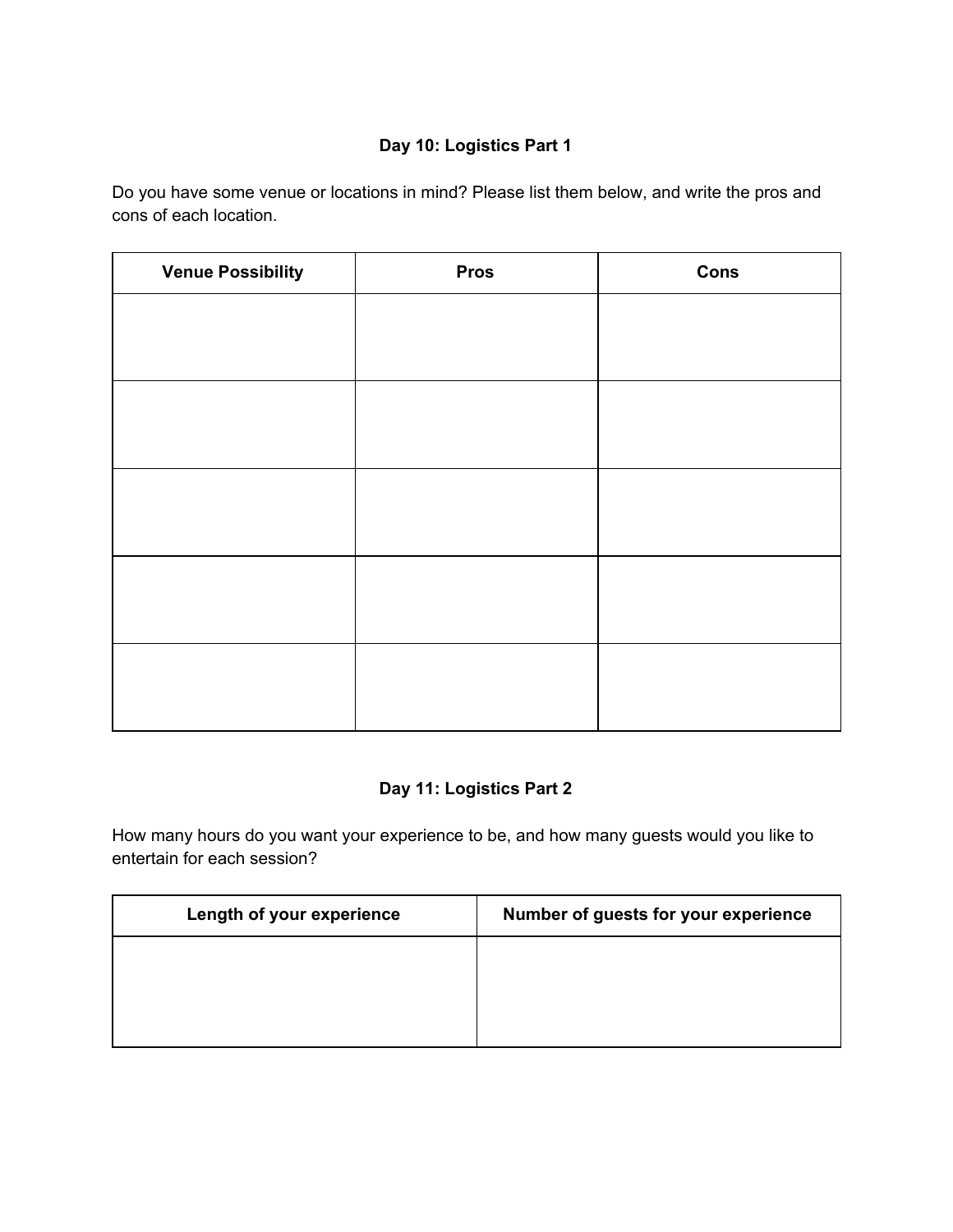### **Day 12: Create Your Experience Description, Part 1**

Write a description of who you are, and what your credibility is to host the particular experience you are hosting. Adding how many years you have been doing your experience, or how many years you have practiced it yourself as a hobby/skill really helps. The point is to show that you are a credible host for your experience.

### **Day 13: Create Your Experience Description, Part 2**

Write an eye catching description of your class, as well as a thorough procedure of what guests will do during your experience (try to pack as many details and added value as you can into the description).

**What guests will do:**

**Class description:**

**About You:**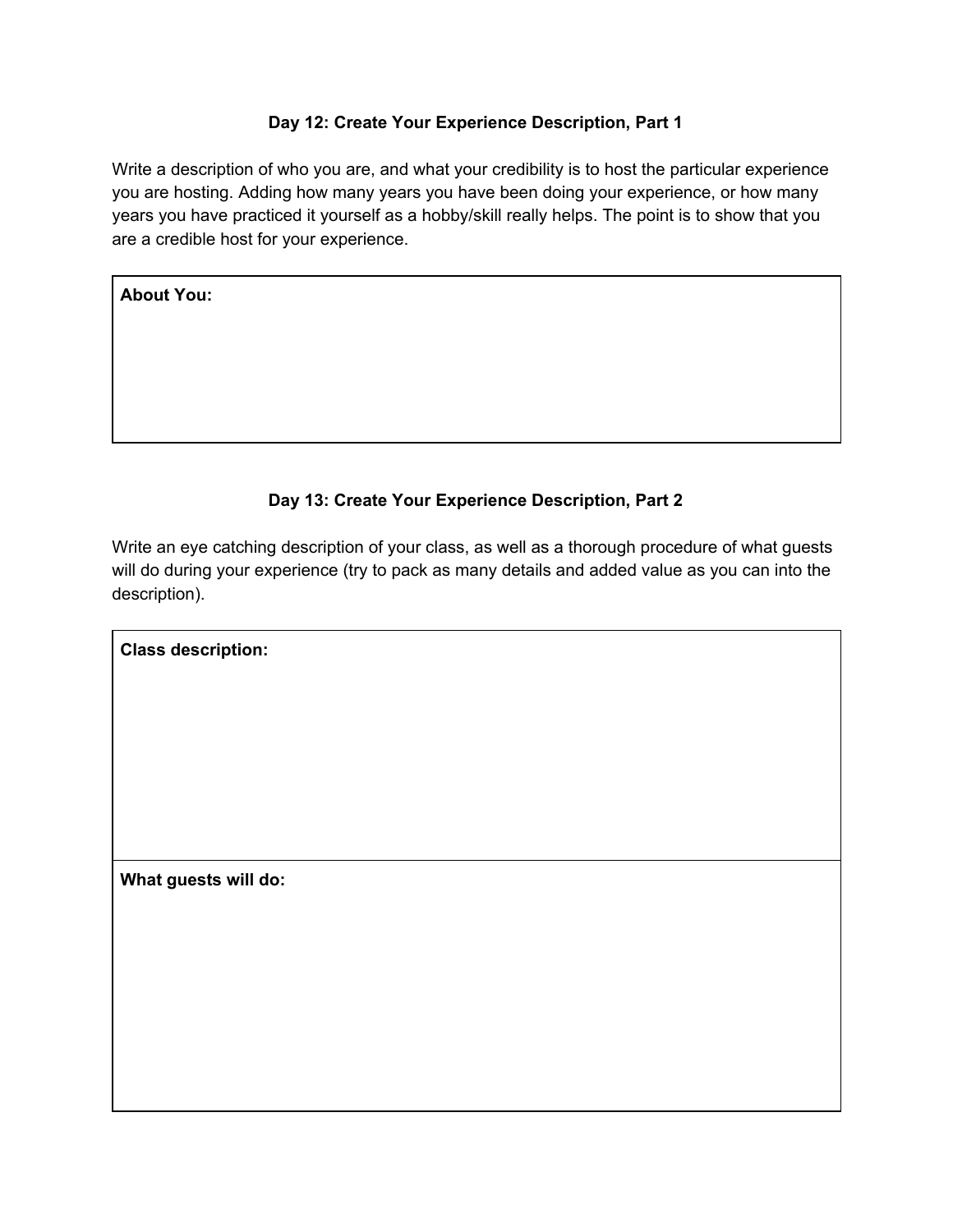### **Day 14: Create Your Experience Description, Part 3**

Write a short list of what tangible items you will provide during the experience (food, snacks, drinks, art materials, supplies, etc.)

| <b>What You'll Provide:</b> |  |  |
|-----------------------------|--|--|
|                             |  |  |
|                             |  |  |
|                             |  |  |

# **Day 15: Marketing Your Experience, Part 1**

Which platforms do you plan to post your experience on? By what date will you post your experience? Make sure to run your plan by your accountability partner to ensure success and follow through!

| <b>Platform</b> | Date you'll post by |  |
|-----------------|---------------------|--|
|                 |                     |  |
|                 |                     |  |
|                 |                     |  |
|                 |                     |  |

### **Day 16: Marketing Your Experience, Part 2**

Every business needs a name, brainstorm some possibilities for yours below.

**What are some ideas for an official name for your business?**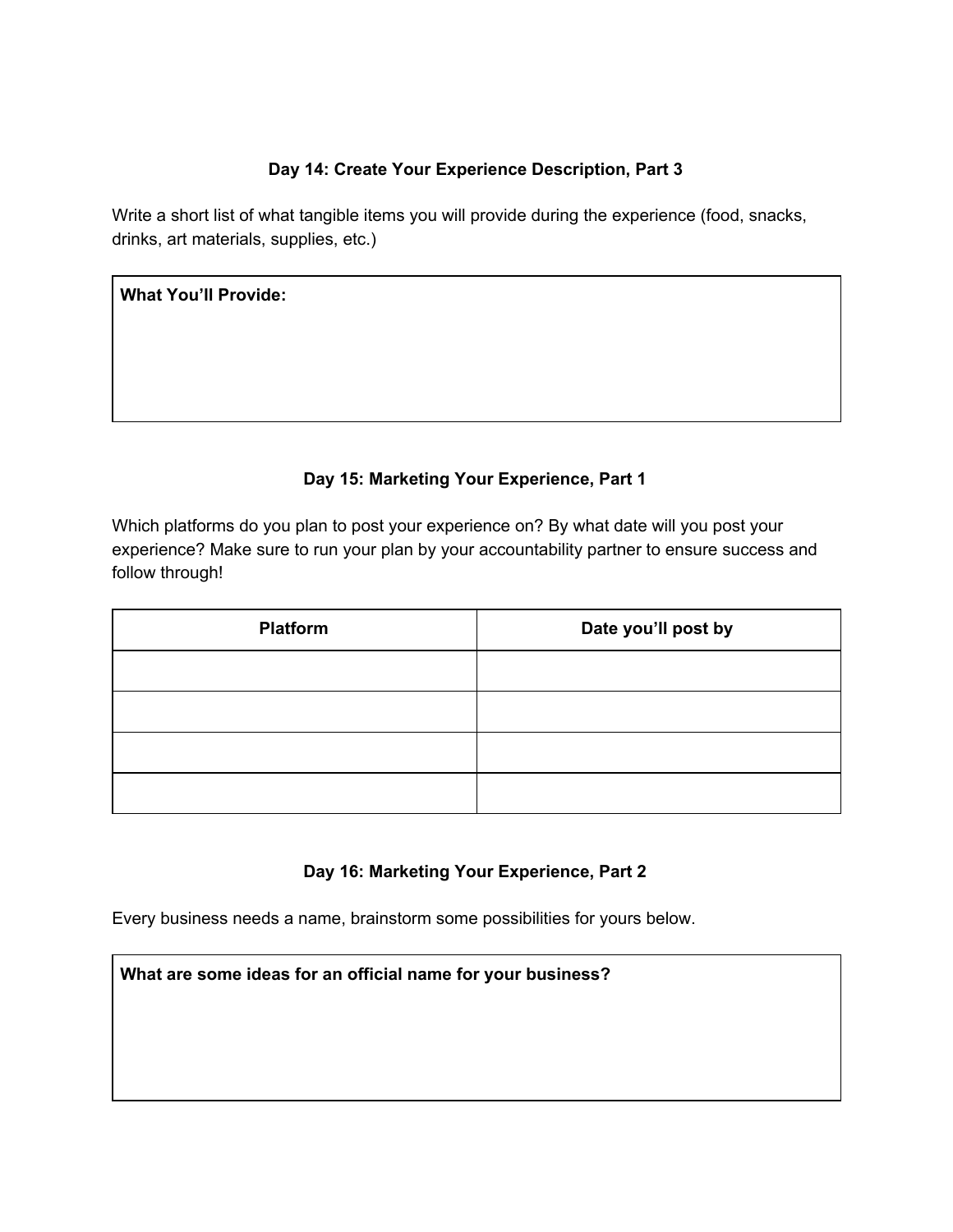### **Day 17: Marketing Your Experience, Part 3**

Please fill out the following:

**By what date do you plan to build your personal website, and what service will you use for that?**

### **Day 18: Marketing Your Experience, Part 4**

By what date do you plan to claim your business on Yelp.com? Remember that you don't need a physical location or specific address to claim your business. Visit biz.yelp.com to get started.

**Date you'll claim your business on Yelp.com:**

### **Day 19: Hosting Your Very First Experience, Part 1**

What materials do you need to prepare for your experience?

**List of materials:**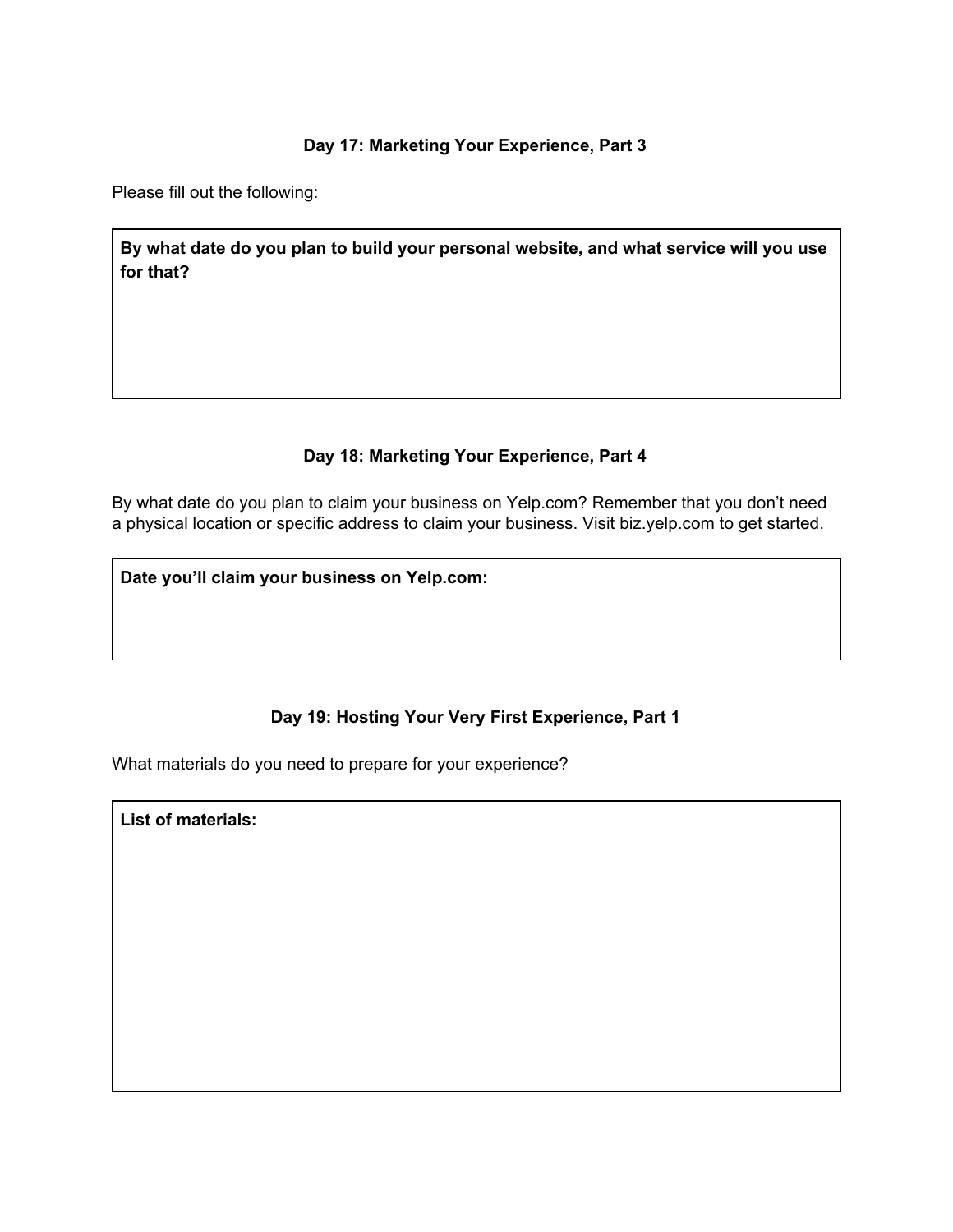# **Day 20: Hosting Your Very First Experience, Part 2**

What tasks need to get done before your experience starts? (i.e. cleaning)

# **Tasks to prep for your experience:**

# **Day 21: Hosting Your Very First Experience, Part 3**

How will you introduce yourself to guests? Remember to build credibility into your introduction.

**Self introduction:**

How will you have guests introduce themselves? (i.e. ask them to say their name and favorite ice cream)

**Guest introduction questions:**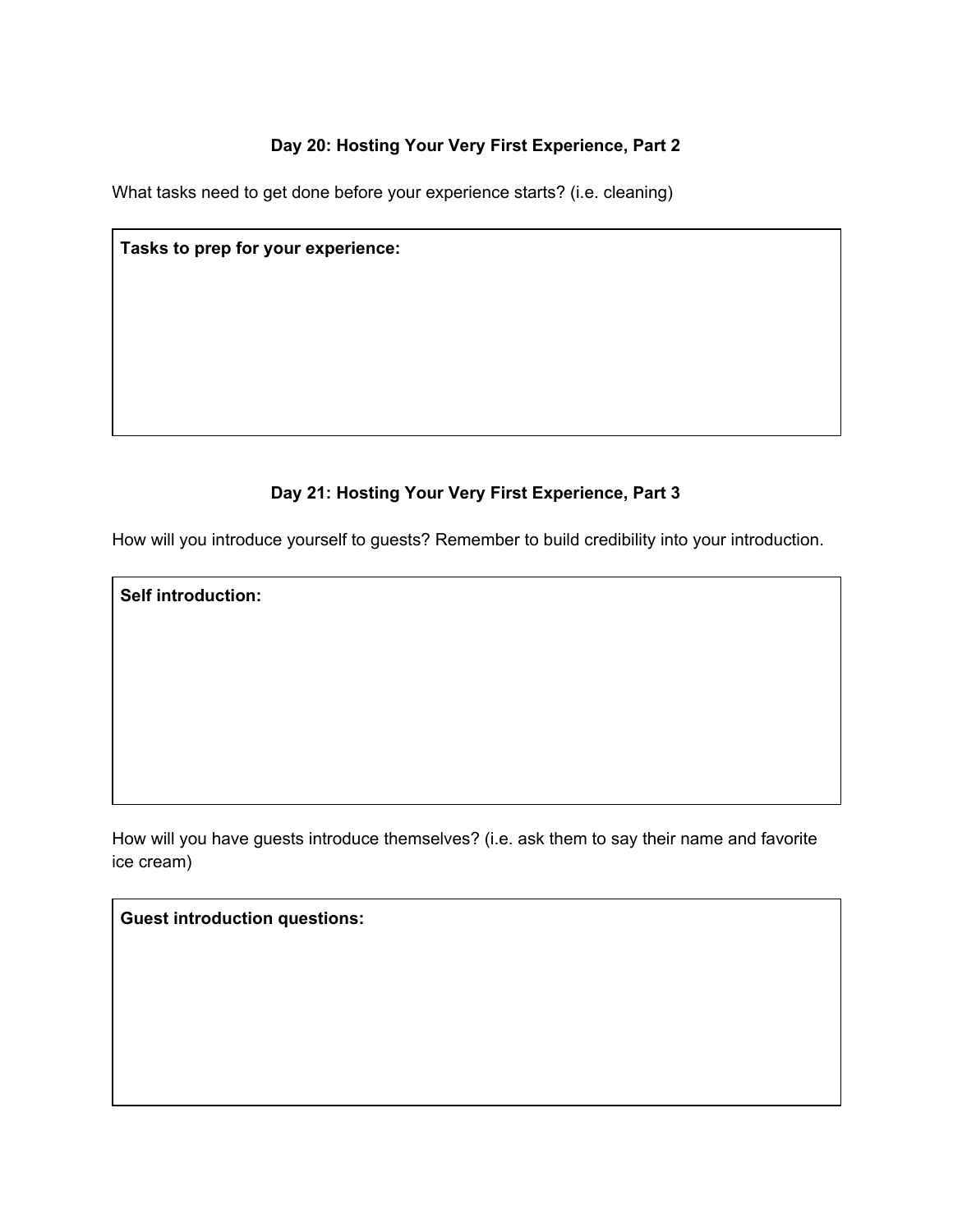# **Day 22: Hosting Your Very First Experience, Part 4**

What will happen, step by step, during your experience? Please list these events in numerical order (i.e. First, we will wash hands and do introductions, second we will eat a snack, etc.)

**Class procedure:**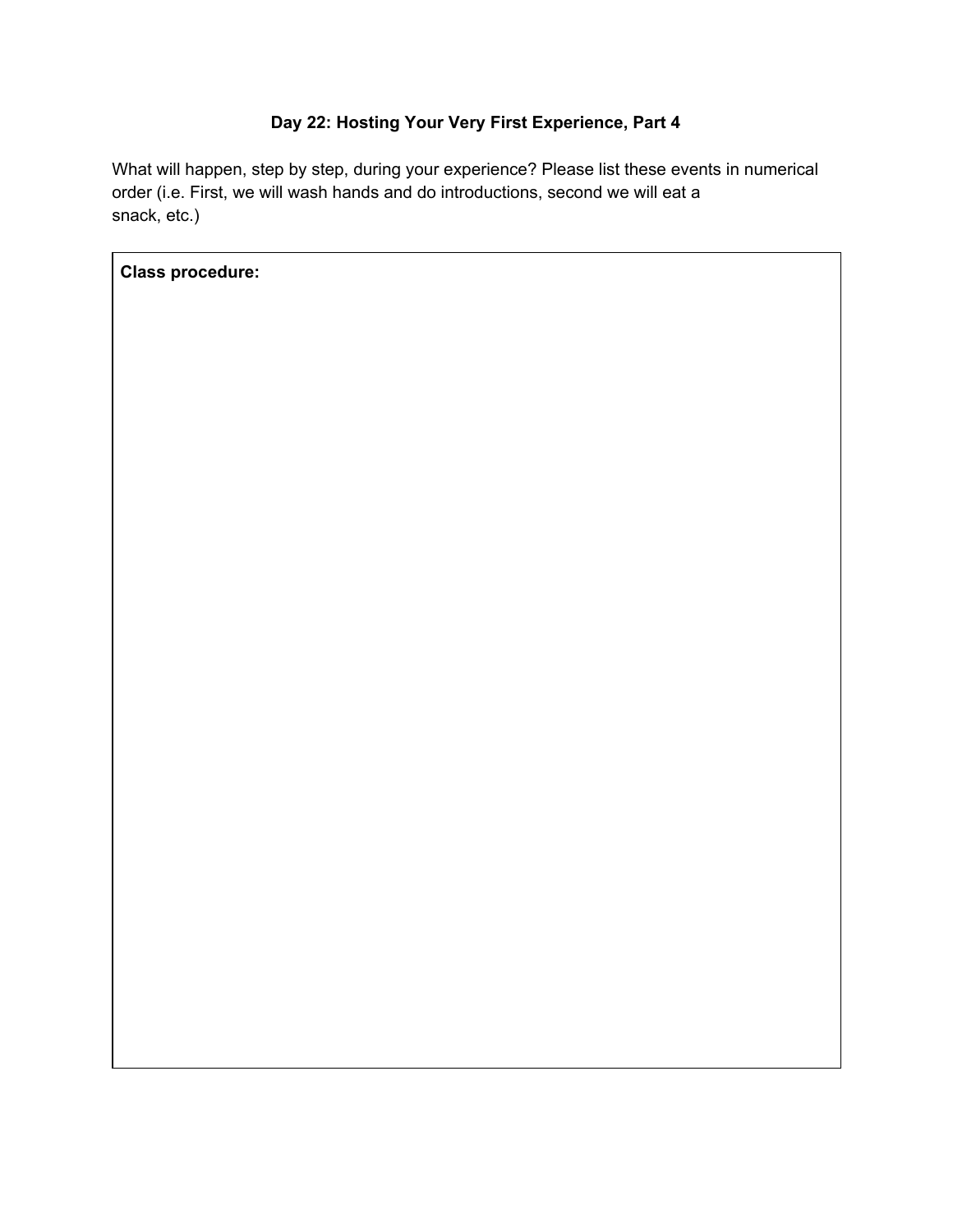### **Day 23: Platforms**

Which platform do you plan to host your experience on? Please set up an account and submit your experience on the platform of your choice (Airbnb, Verlocal, TripAdvisor, etc.)

### **Day 24: Reflection on Your First Demo Experience Hosted, Part 1**

Overall, how did the experience go?

**Overall thoughts:**

# **Day 25: Reflection on Your First Demo Experience Hosted, Part 2**

What went well during your experience?

**Good points:**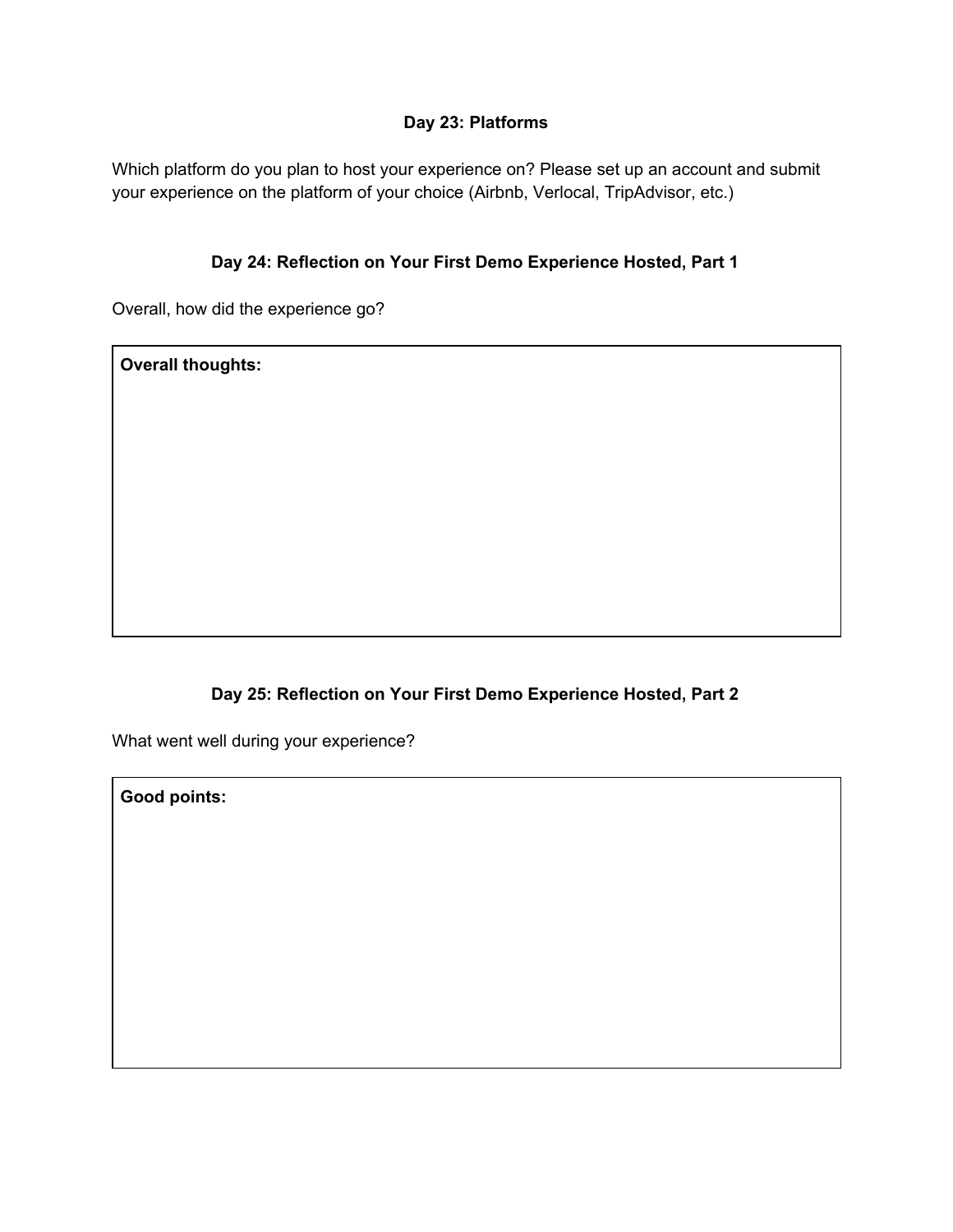### **Day 26: Reflection on Your First Demo Experience Hosted, Part 3**

What could be improved on for the next time you host this experience?

**Points to improve on:**

# **Day 27: Getting Reviews for Your Experience, Part 1**

What is your plan of action to get initial reviews for your class? (discount class and invite friends, email guests after class, etc.) Remember, the first few reviews for your experience are crucial to its success, so make sure they happen within the first 2 weeks after your first hosted experience.

**Plan for getting initial reviews:**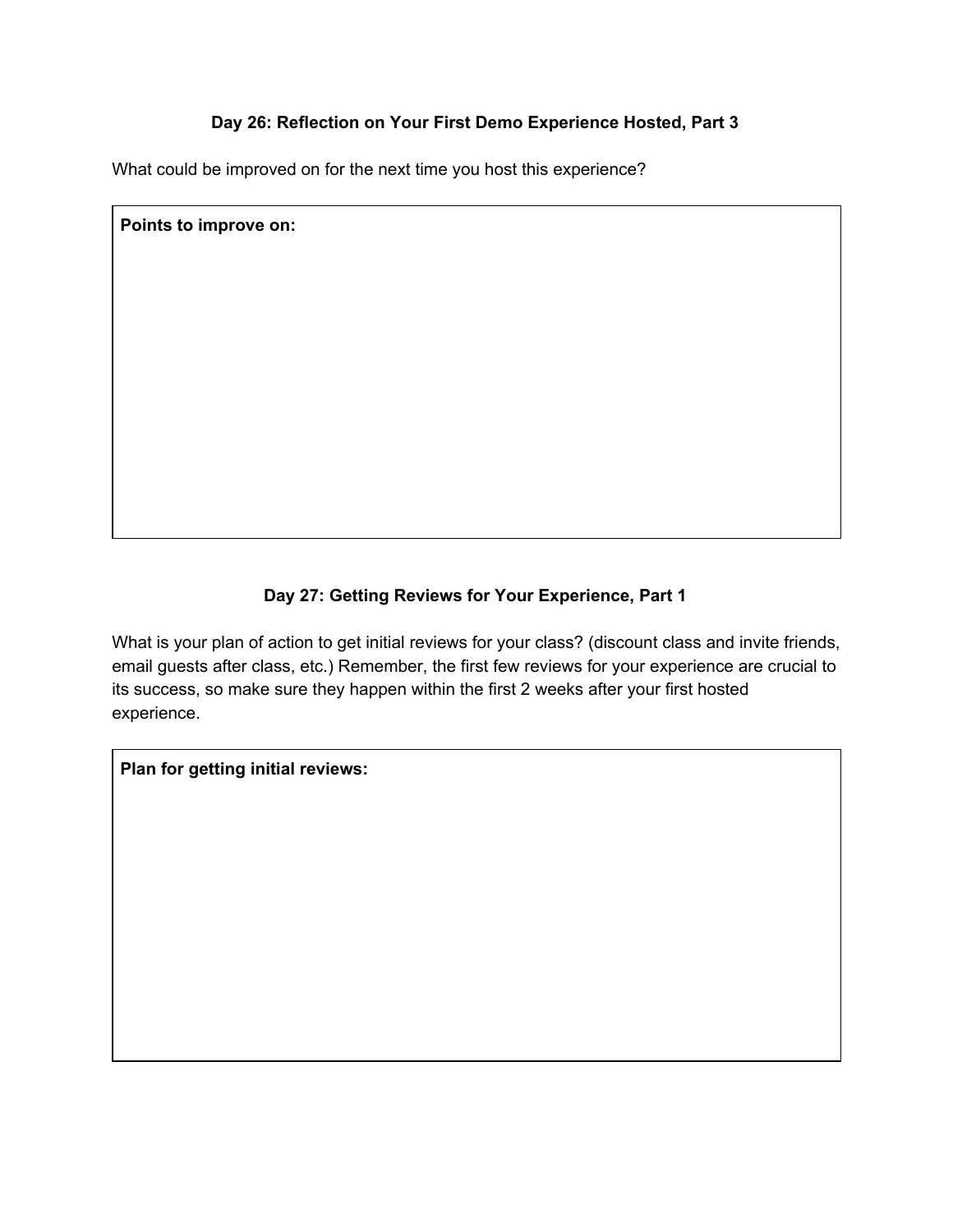### **Day 28: Getting Reviews for Your Experience, Part 2**

What is your plan, going forward, to continue getting reviews from future guests, after they attend your experience? (email guests after class, offer future class discounts, etc.)

**Action plan for future reviews:**

# **Day 29: Check Back on Monetary Goals**

Take a look at the monetary goals you added on Day 6 of this challenge. What needs to be done in order to reach those goals through your experience-based business. Do you need to add more dates for your experience, do more marketing on different platforms, or develop and add a different experience in addition to or in lieu of your current one? Brainstorm some ideas here.

**Action plan to reach monetary goals:**